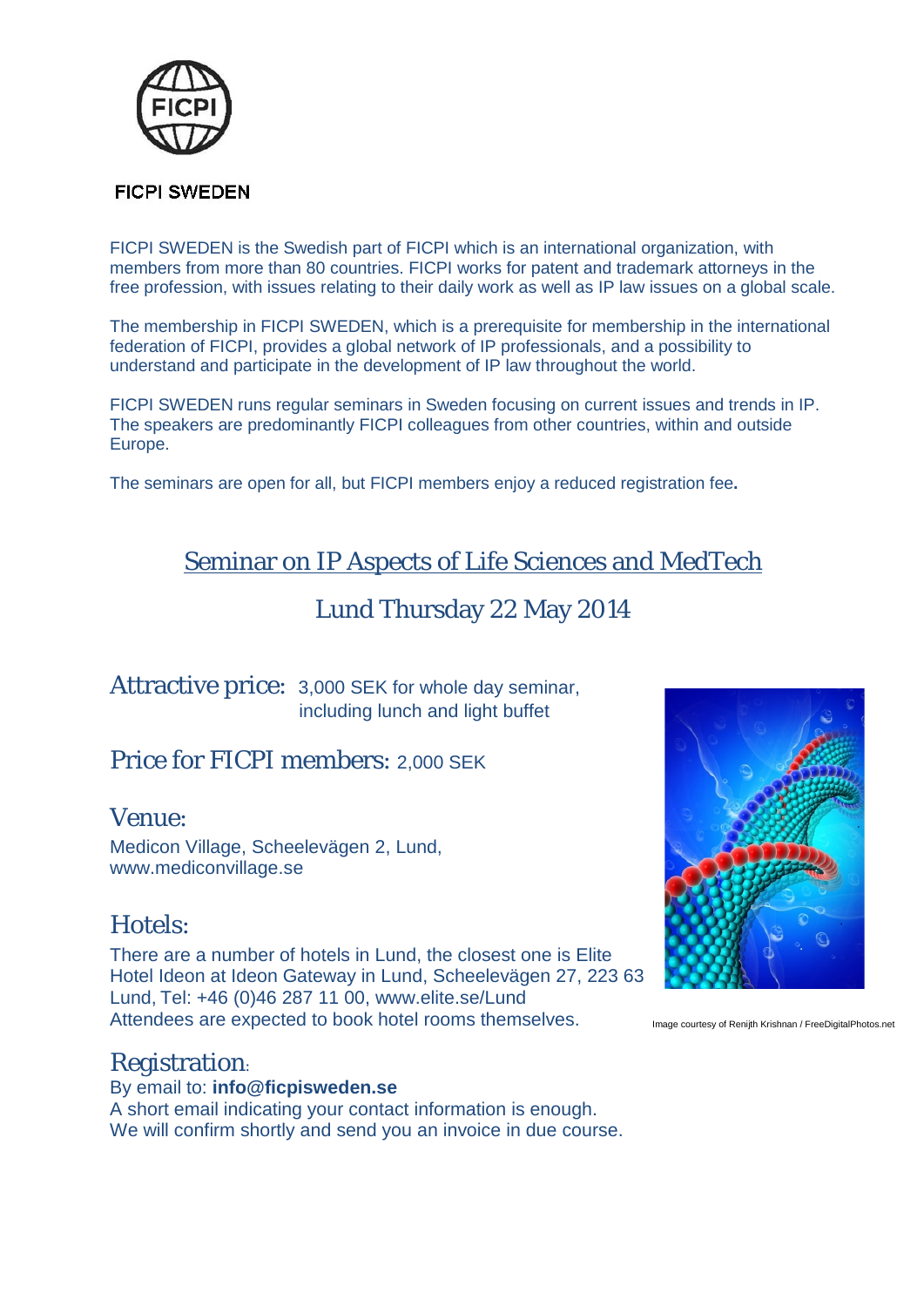



At Medicon Village the entire value chain, from researchers to innovators and businessmen, will work together under a single flag to create value for people's health and wellbeing. Different skills and knowledge brought together through collaboration create growth, and good ideas that are born out of everyday meetings can make the difference for tomorrow's patients. The work conducted at Medicon Village will be characterized by consideration to the smallest of details and participation in the largest of undertakings. The smallest of companies can enjoy the benefits of a large company's resources by being part of a larger community; and new possibilities are created in the interface and collaboration between regional organizations, universities and the business community.

The total area available for letting within Medicon Village amounts to around 80,000 m2, of which laboratories account for about 30,000 m2. It is estimated that activities involving the employment of around 500 persons will be established within the facility during the initial phase. Later on, when the plan has been fully executed, the activities within Medicon Village are expected to provide a total of around 1,000 positions of employment.

Together with the Biomedical Centre in Lund (BMC), the Clinical Research Centre in Malmö (CRC) and Medical Malmö, as well as the new research facilities ESS and the MAX IV laboratory, Medicon Village is establishing an infrastructure of world class and thus providing a huge lift to, and enhancing the attractiveness of, the entire region, which is characterized by its internationally acknowledged role in the area of research into, among other things, nanotechnology, cleantech, food and medicine. Through the new strong research infrastructure in northern Lund - Medicon Village, MAX IV and ESS – Sweden's and Denmark's roles within the area of research are further enhanced, and a European role model is established.

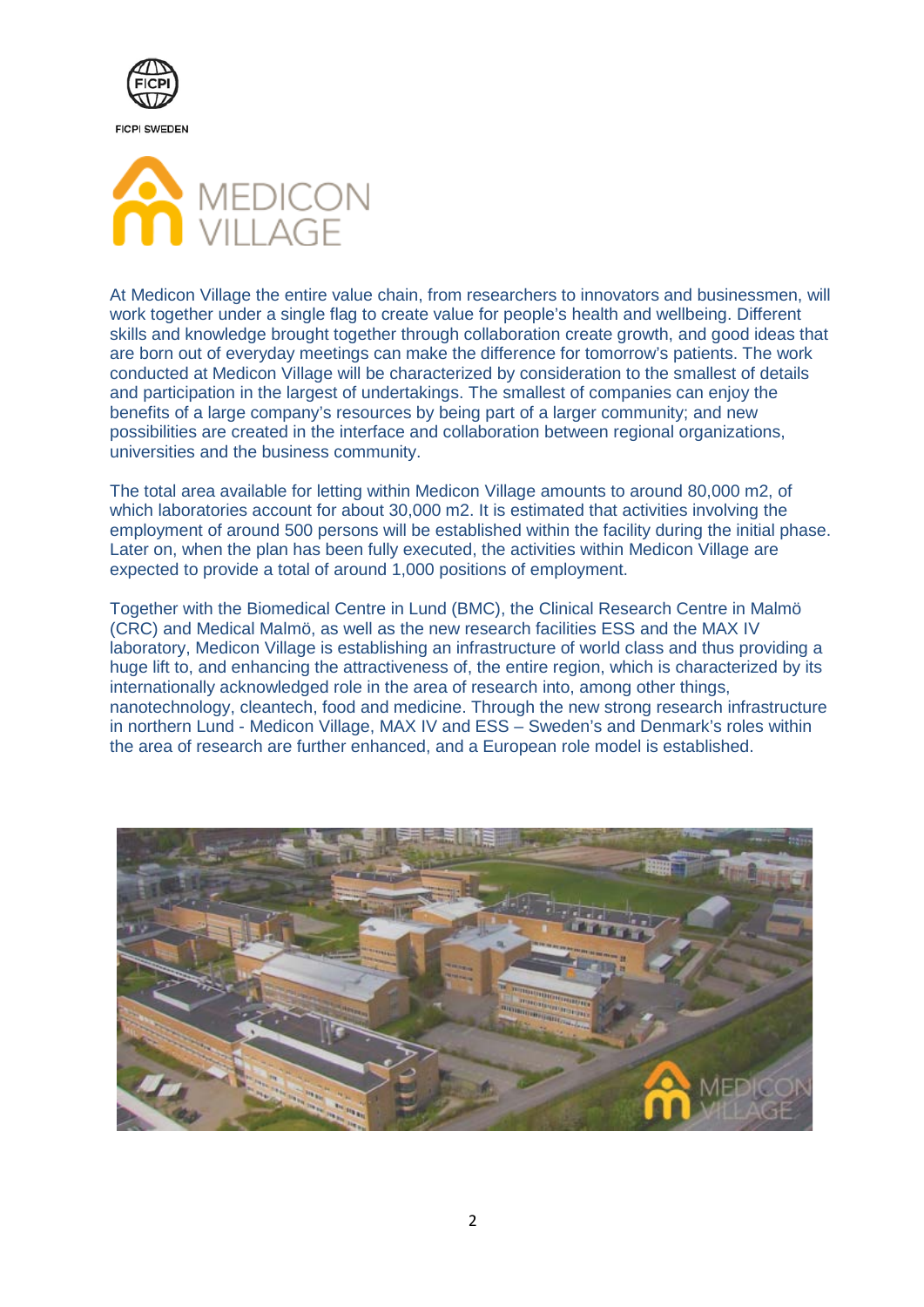

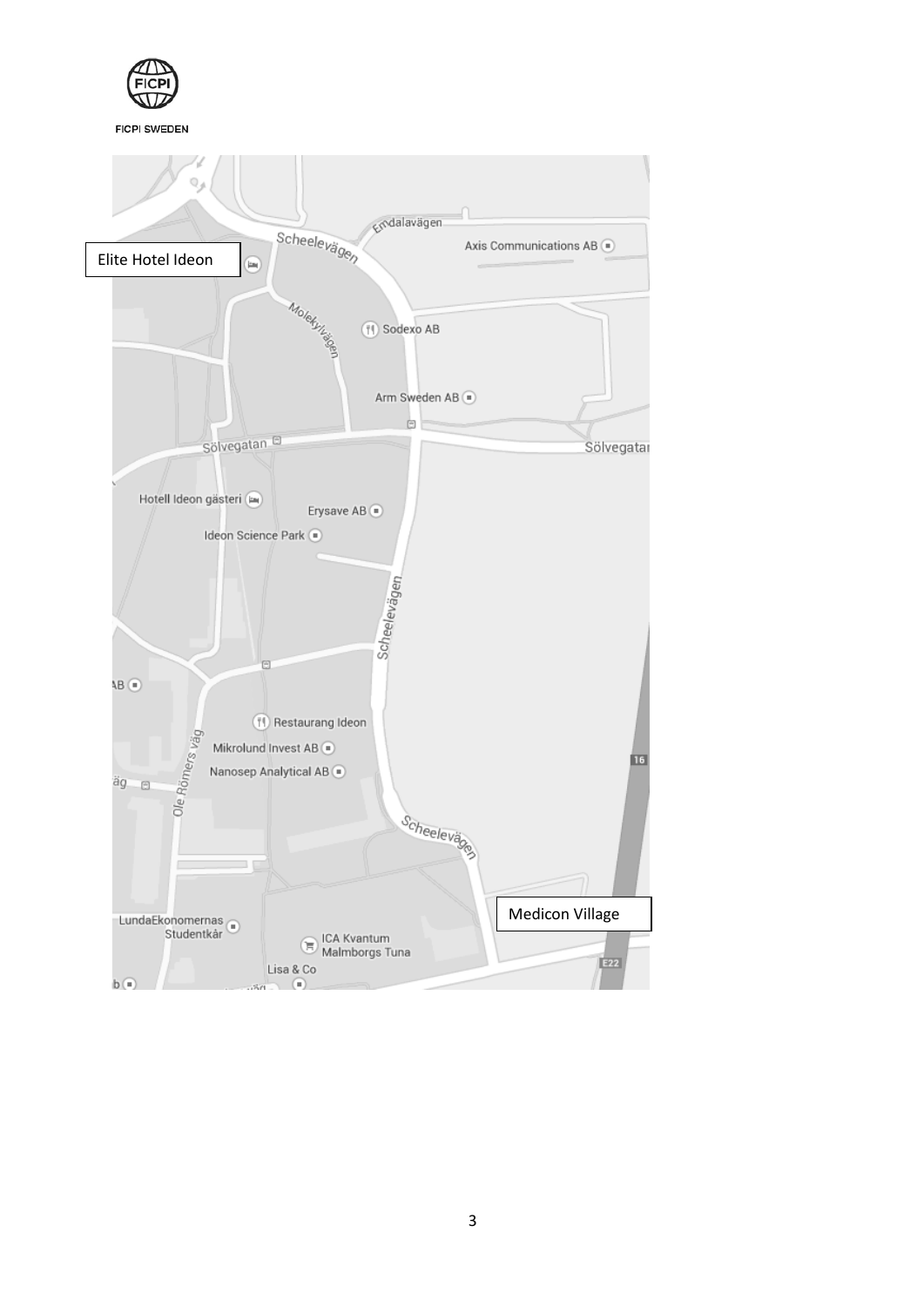

#### **Program – IP Aspects of Life Sciences and MedTech,**

**Thursday 22 May 2014 at Medicon Village, Scheelevägen 2, Lund**

- **09.30 –10.00 Registration and coffee**
- 

**10.00 – 10.10 Welcome address** Lennart Karlström, President, FICPI Sweden **Introduction** Jan Nilsson and Lars Thyresson, FICPI Sweden

**10.10 - 10.30 Medicon Village**

**Mats Leifland**, Lund, Sweden CEO Medicon Village AB



Medicon Village is a life science village for research, innovation and business. The presentation will describe the Medicon Village concept, which is built on triple helix collaboration between academia, industry and the public sector. Medicon Village provides a venue for exchange of ideas. We believe that interdisciplinary exchange is a key driver creating growth. As part of Medicon Village you belong to a community dedicated to creating value for people´s health and well-being. Around 90 organizations are located at Medicon Village, and more than 950 persons have their daily workplace at the site.

#### **10.30 – 11.10 The significance of IPR within the Immunotechnology Department of Lund IPR and Cancer Research – do's and don'ts**

**Carl Borrebaeck**, Lund, Sweden Pro Vice-Chancellor for Innovation, Professor, Department of Immunotechnology



The Department of Immunotechnology carries out research and

higher education in research areas spanning from advanced technology developments to biomedicine. The presentation outlines the main research areas within oncology, allergy and antibody engineering, using advanced technologies developed in-house. The application of advanced technologies to solve complex biomedical challenges has taken the department to the forefront in several of the described research areas and has resulted in a number of spin-out companies.

**11.10 – 11.20 Break**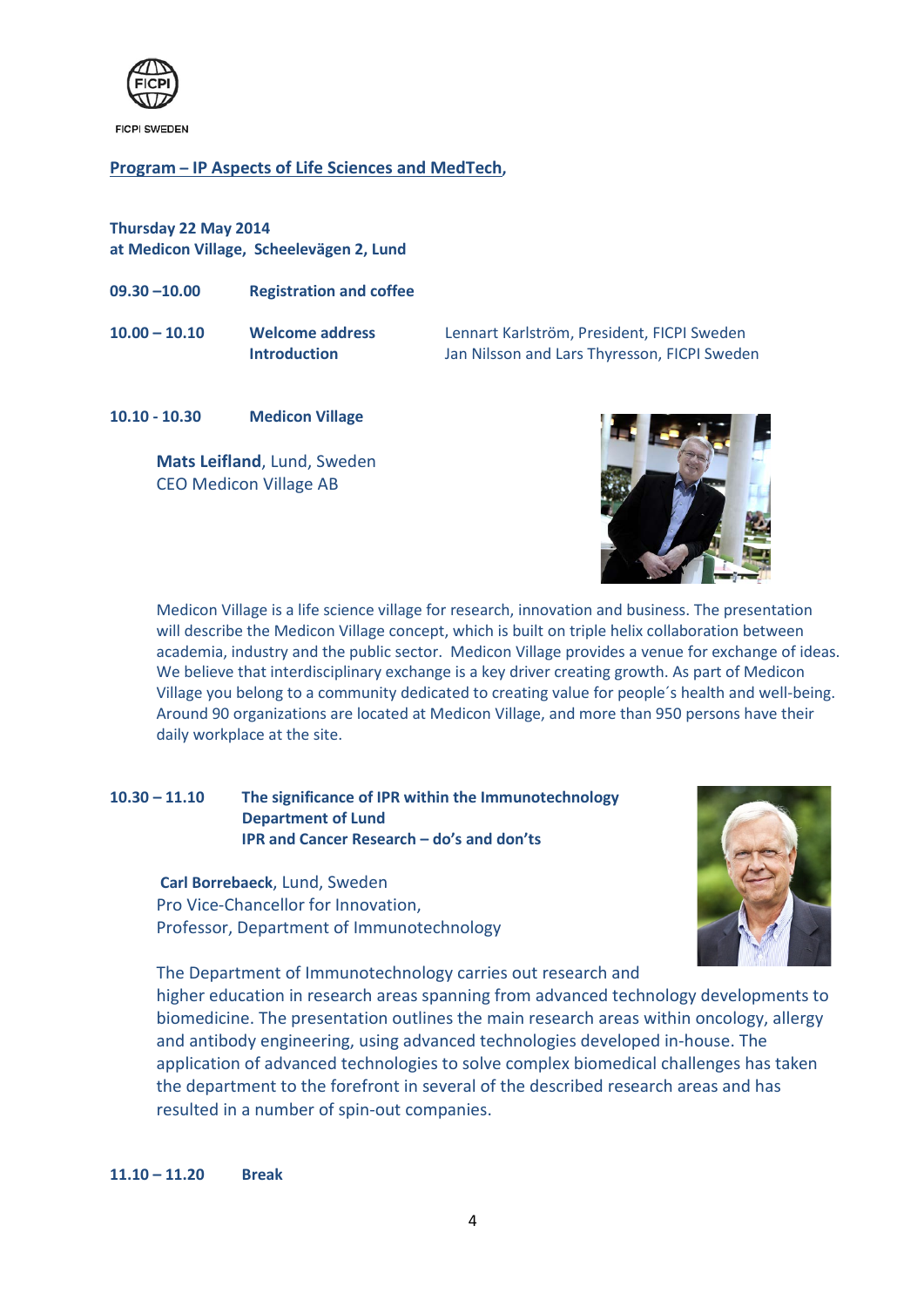

#### **11.20 - 12.00 The MAX IV: A light source for the future**

**Yngve Cerenius**, Lund, Sweden Project Coordinator - MAX IV Beamline Project





When becoming operational for users June 21, 2016 the MAX IV facility will be the lowest emittance synchrotron light source in the world. The low emittance gives outstanding performance regarding brightness and coherence of the synchrotron light thereby enabling entirely new science. In this presentation Yngve will give a brief technical introduction to this new light source. Second, describe the already funded beamline program

which today consists of 13 Swedish as well as internationally funded beamlines. Yngve will give an impression of the new possibilities these beamlines will provide to the user community, academic or commercial. Thirdly, MAX IV will also be the working place for some 250 staff members and will when in full operation be visited annually by some 2500 scientist. Thus it will in addition to provide scientist these excellent new opportunities have a significant impact on the regional economy.

#### **12.00 - 13.15 Lunch**

#### **13.15 – 14.00 Challenges in Protecting Biotechnology and Pharmaceutical Inventions – A Canadian Perspective**

**Santosh K. Chari**, Toronto, Canada Patent Agent at the law firm Cassels & Graydon LLP (Blakes)



The protection of life science related inventions has become a

very complex process and navigating the often diverging national law requirements poses enormous hurdles for patent applicants. A body of case law over the past few years in Canada highlights some of these challenges. This talk will provide some insights into the potential pitfalls for patent applicants in Canada and into avoidance measures that need to be taken early on in the patent application process.

**14.00 – 14.45 IP case law, preliminary injunctions, in LS/MedTech and strategies**

> **Rikard Roos**, Sweden, Lund Senior Partner and European Patent Attorney at Ström & Gulliksson AB

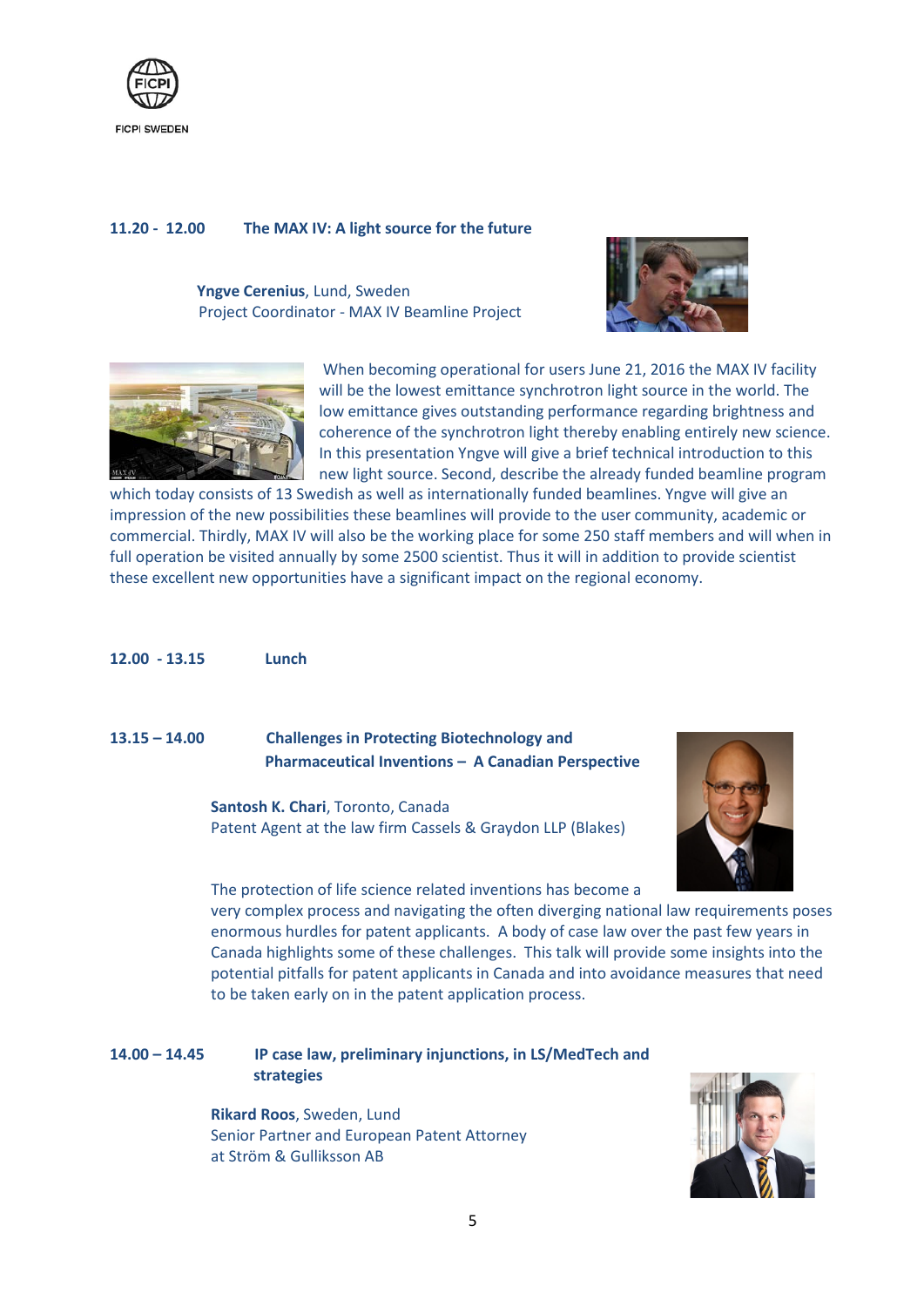

**Mattias Malmstedt**, Lund, Sweden Attorney-at-law, Member of the Swedish Bar Association, Partner at Advokatbyrån Gulliksson ,

An infringement is often related to several jurisdictions and IP Case law and procedural rules differ from country to country. Are there any reason for choosing venue and do you have an option to choose a certain desirable venue? What should you consider when developing a cross boarder injunction strategy? Rikard and Mattias will give some examples from case studies/ law in this field.



#### **14.45 – 15.15 Coffee/Tea break**

#### **15.15 – 16.00 DNA/gene patenting after the Myriad decision**

 **Roberto Pistolesi**, Milan, Italy Partner and European Patent Attorney at Dragotti & Associati international IP attorneys



On June 13, 2013, the United States Supreme Court ruled that genes or other naturallyoccurring pieces of DNA are patent ineligible subject matter; however, according to the Court, cDNA does not present the same obstacles to patentability. Comments on the decision have ranged from calling it a victory to a disaster, and everything in between, often forecasting dire consequences both for proponents and opponents of so-called "gene patents". But where is the truth? Although the full implications of Myriad case will likely take years to resolve, some of the possible consequences of the decision will be discussed and compared to the European scenario, where DNA-patenting is regulated by the EU Biotech Directive 98/44/EU of July 6, 1998.

- **16.00 - 16.15 Final address**
- **16.15 - 17.30 Mingle and light buffet at Medicon Village**



*We reserve the right to any program changes.*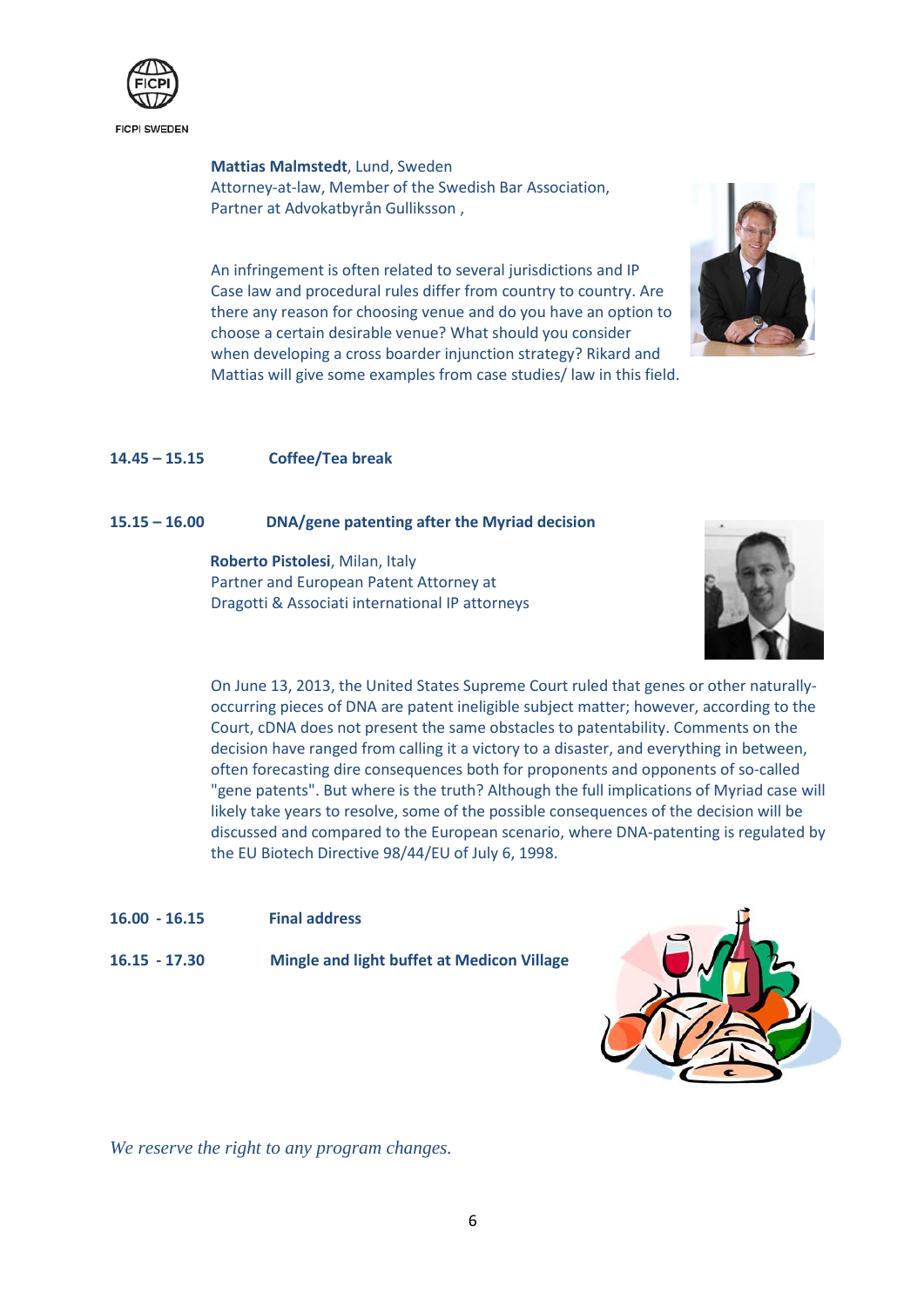

# **SPEAKERS**

### **Seminar on IP Aspects of Life Sciences and MedTech**

## Mats Leifland

CEO Medicon Village AB

Mats has a Bachelor's degree in Business & Administration from Lund University and 30 years of experience.



## Carl Borrebaeck

Pro Vice-Chancellor for Innovation, Professor, Department of Immunotechnology

Dr. Carl Borrebaeck, Ph.D. serves as the Chairman and President at Lunds Universitets Innovationssystem AB. He serves as a Pro Vice-Chancellor for Innovation at Lund University. Dr. Borrebaeck is the

Professor at the Department of Immunotechnology at Lund University, Sweden since 1990 as well as Director for the translational cancer center (CREATE Health) in Lund. His scientific focus is biomedical applications of molecules of the immune system, mainly antibodies, and he has more than 300 publications in peer-reviewed journals. He served as the Chief Scientific Officer of BioInvent International AB. He has also started two biotech companies, one is listed at Stockholm Stock Exchange. Dr. Borrebaeck served as the Chairman of Forskarpatent i Syd AB. He is a board member of WntResearch AB, Alligator Bioscience AB, SenzaGen AB, and Ocean Capital. Dr. Borrebaeck also serves as a Member of Scientific Advisory Board at InnovationsKapital. He served as a Director at BioInvent International AB since 1997 until April 25, 2013. Dr. Borrebaeck holds a Doctor of Science, M.Sc. degree; and B.Sc. degree in Biochemistry. He has done a Ph.D. in Applied Chemistry from Lund University.



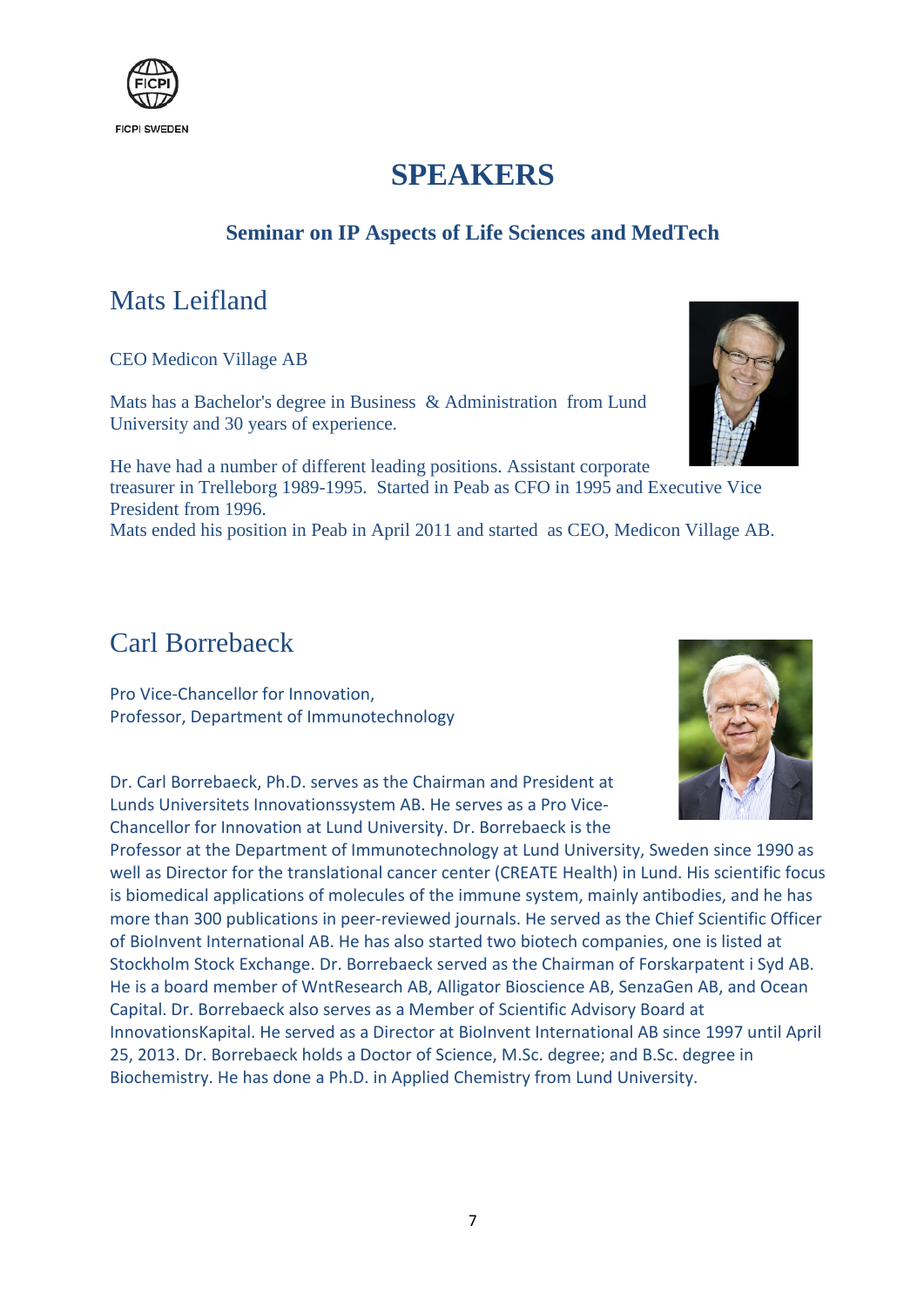

# Yngve Cerenius

Project Coordinator - MAX IV Beamline Project

Yngve Cerenius has worked at different positions including Beamline Manager and Industrial Liaison Officer at the Swedish synchrotron, MAX-lab, since 1997. After the decision of funding

the new start-of-the-art MAX IV facility was made in 2009, he has been working with the coordination of the processes to build up the experimental stations, at present 13 funded, at MAX IV.

Yngve Cerenius has an MSc in Civil Engineering Physics and a Techn. Lic. in Theoretical Geochemistry from Uppsala University before he started to work with synchrotrons. First at a large facility in Grenoble, France, the European Synchrotron Radiation Facility then at MAX-lab in Lund, Sweden. He has been main or co-author of more than 40 published articles primarily based on different synchrotron radiation techniques.

# Santosh K. Chari

Patent Agent at the law firm Cassels & Graydon LLP (Blakes)

Santosh has been practicing in the IP field for over 24 years and holds degrees in biochemistry and chemical engineering. He is a registered Patent Agent in Canada and the USA and advises clients on the protection of intellectual property, including the preparation and

prosecution of patent and industrial design applications. He also advises on infringement and validity issues relating to intellectual property and on licensing and patent portfolio management issues. He has expertise in a broad range of technologies, including biotechnology, pharmaceutical and chemical subject matters and medical devices.

Santosh has managed the prosecution of patent and industrial design applications before many intellectual property offices throughout the world and has represented clients of various sizes, including private enterprises and public institutions, such as universities and government departments.



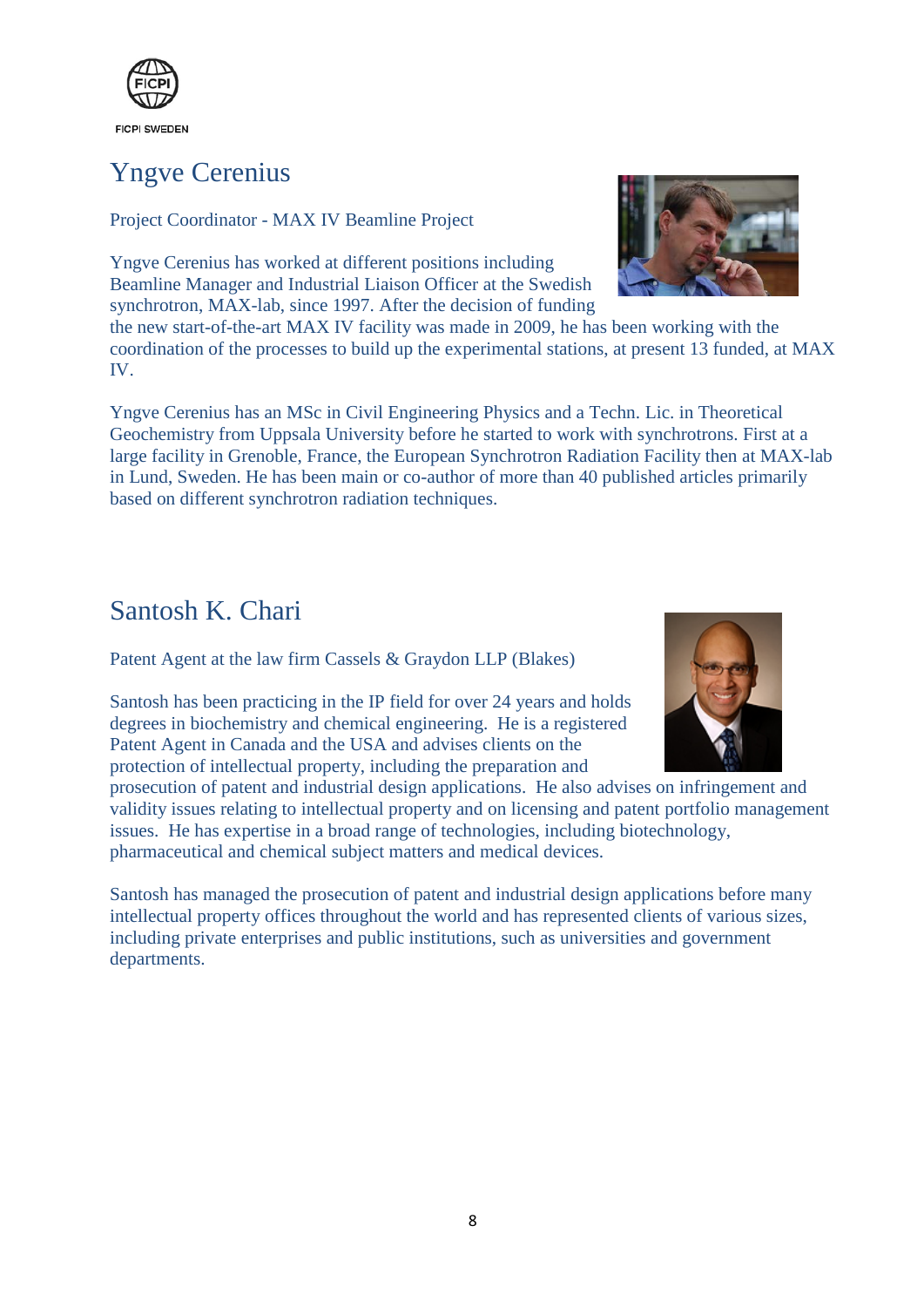

# Rikard Roos

Senior Partner and European Patent Attorney at the IP firm Ström & Gulliksson AB

Rikard has a Master Degree in Chemical Engineering and has

expertise within the areas of medical devices and medical technology, but also chemistry, such as pharmaceuticals, and physics, such as semiconductors. Rikard has special knowledge in contentious matters before national court and the European Patent Office, such as oppositions, infringement issues, nullity actions, and also mediating, strategic patenting, freedom-to-operate analyses and due diligence.

Prior to joining Ström & Gulliksson, he worked within Research & Development at Big Pharma. Rikard was also elected among Sweden's top 101 Super Talents 2013 by Swedish business magazine Veckans Affärer.

# Mattias Malmstedt

Attorney-at-law (Advokat), Member of the Swedish Bar Association, Partner at Advokatbyrån Gulliksson

Advokat Mattias Malmstedt specialises in patent, trademark, market, design, and copyright law as well as commercial law. First and foremost, Mattias Malmstedt is a litigator in the field of intellectual property and marketing law and appears as legal counsel before Swedish courts of

justice, other authorities and arbitral tribunals. He has among other things appeared as a legal counsel in the Supreme Court and in the Appeal Court. He also drafts commercial agreements within the intellectual property area. Mattias Malmstedt helps companies and organizations to develop intellectual property strategies and to exploit, enforce and protect their intellectual property rights.

Mattias Malmstedt has litigated several landmark cases in IP matters, recently many cases in the field of design protection. He has successfully defended IKEA in a number of patent, design patent and copyright cases. He is acting both for IKEA in Sweden and the IKEA Company that owns the IP rights on a global level.

Mattias Malmstedt is the lead counsel and represents Doro AB (listed at Stockholm stock exchange) and is i a responsible for Doro's global cross boarder litigation strategy. Doro is i.a. dealing with Medicare and senior mobile devices.

He has successfully represented a R&D company together with his colleague Hans-Anders Odh, against the biggest diary producer Arla Foods in very unique trade secret litigation, where the highest damage amount ever was made.